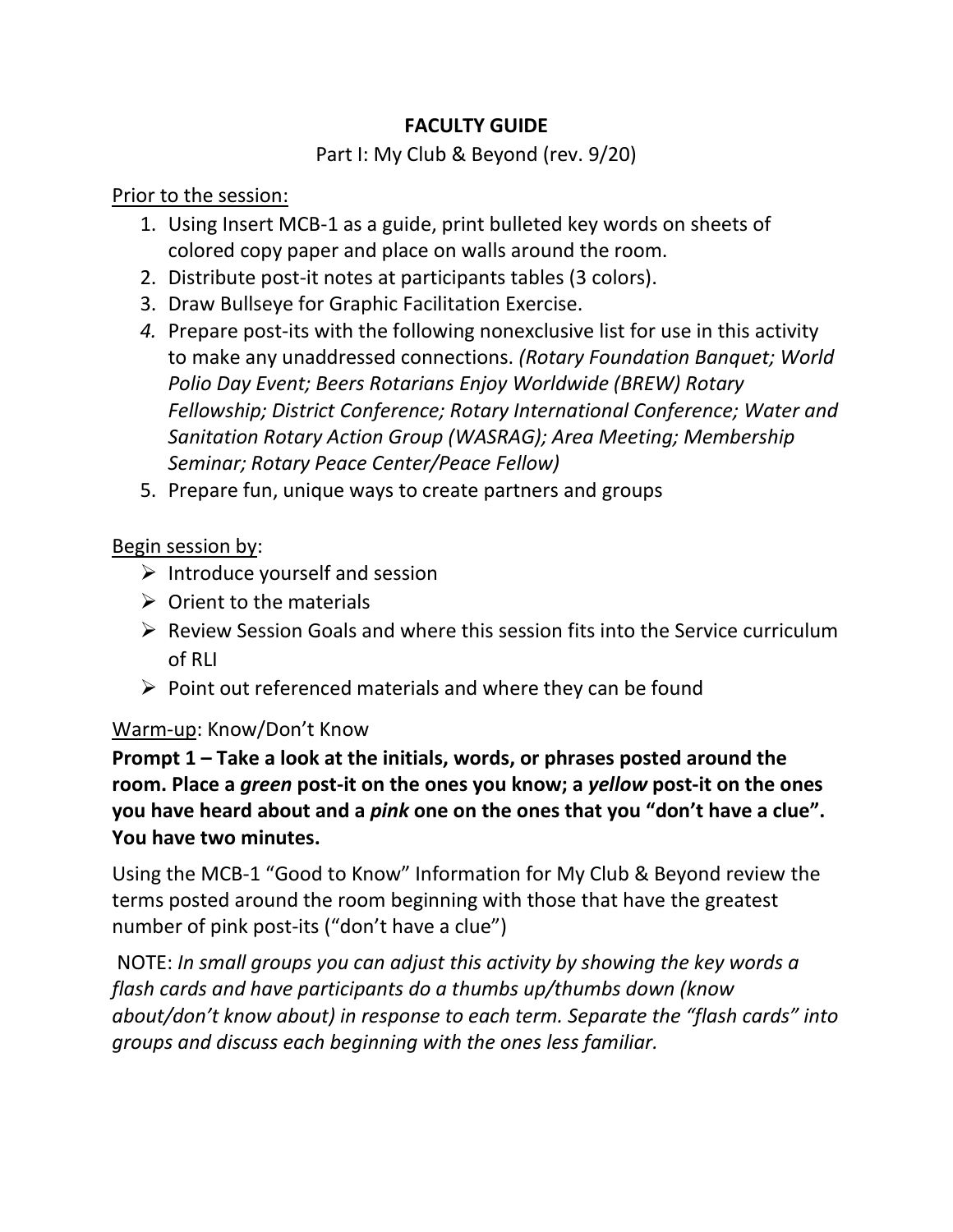Open Discussion:

- $\triangleright$  Pose the following questions-
	- 1. Why did you join your Rotary Club?
	- 2. What benefits have you gained from your Rotary Club?
	- 3. What do you tell people who ask you what Rotary is all about?

Pair & Share/Role Play: This can be done as easily with a group as small as two people as it is with larger groups.

 $\triangleright$  Materials – Bell or whistle; watch or timer. Cell phone can be used for bell, whistle, watch or timer.

## A REAL ELEVATOR SPEECH –

- $\triangleright$  Divide participants into pairs of two. It is a good practice to pair up individuals that are from different clubs and do not know each other.
- $\triangleright$  Task is to develop an "Elevator Speech"

**Prompt 2 – An "Elevator Speech" is a common approach to developing a concise, catchy, and compelling answer to the question "What is Rotary?" posed by a stranger or acquaintance. With your partner, use the next five (5) minutes to develop and refine your 'elevator speech'.** 

 $\triangleright$  Allow pair(s) five (5) minutes to create their elevator speech.

**Prompt 3 – What is the purpose of your 'elevator speech'? Is there some action or reaction you are seeking? Take two (2) minutes to discuss and make any changes you think are important.** 

- $\triangleright$  Give pair(s) two (2) additional minutes to refine their elevator speech.
- $\triangleright$  Ask two (2) volunteers use participants from different pairs if there are four (4) or more participants – to demonstrate their elevator speech for the group.

**Prompt 4 – Please stand up back-to-back with your new friend. This is your elevator. When the bell rings, turn around and your 30 second elevator ride will begin. At the end of 30 seconds another bell will ring, and the ride is over. We will then repeat the elevator ride for your partner's turn.** (If time allows you can have a second pair demonstrate their elevator speeches.)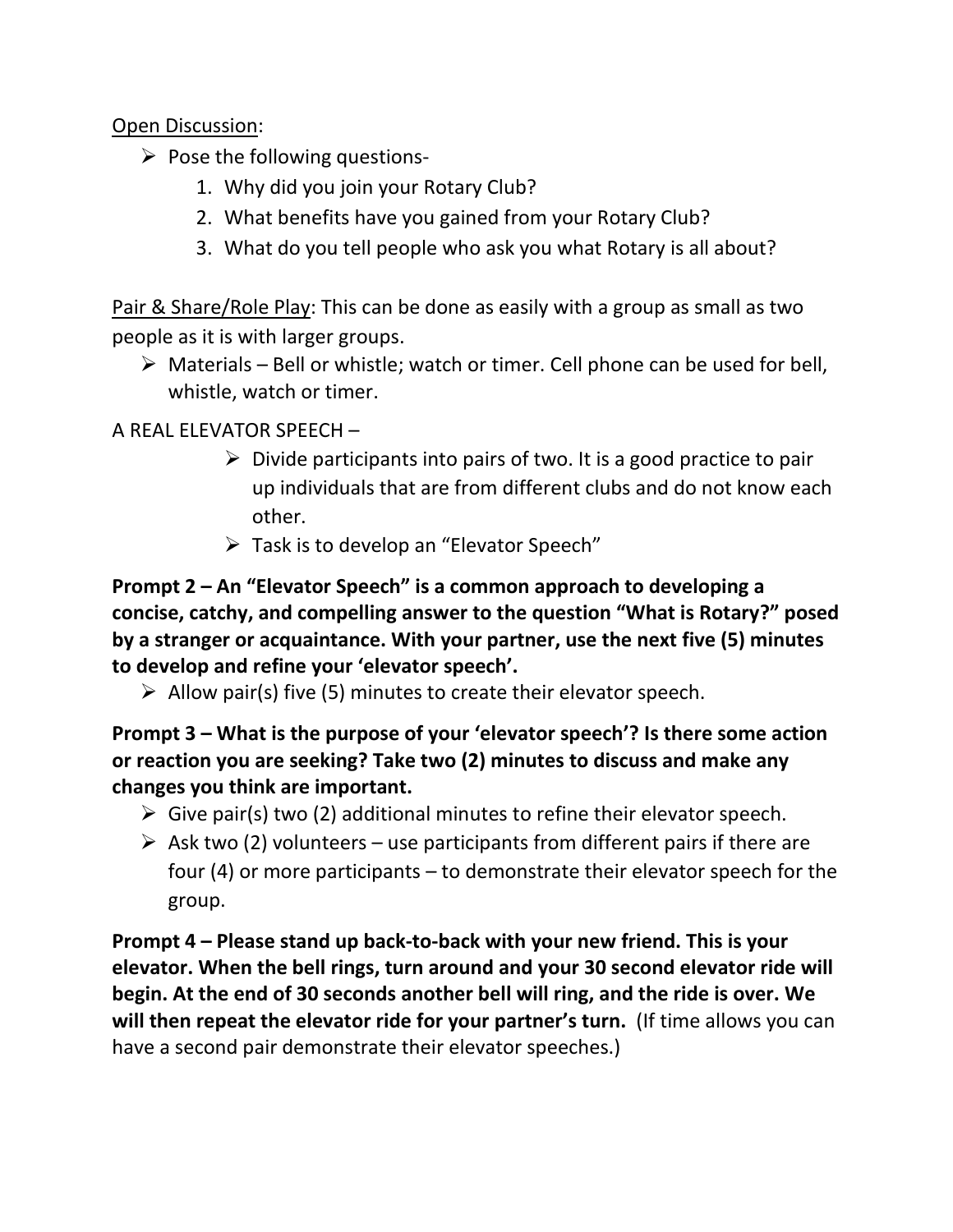- $\triangleright$  Have volunteers stand back-to-back to begin the elevator ride. When the bell rings have them turn around and face each other on the elevator and share the "speech". Time the ride at 30 seconds and ring bell to end the ride. Repeat for the other participant.
- $\triangleright$  Report and debrief
- $\triangleright$  Briefly discuss each speech noting on flip chart/white board. Use the CATCH, CATCHY, COMPELLING categories to emphasize these points and note key words on chart. Add whether there was an action to CALL ME given and record any ACTION/REACTION indicated.

|                        | 1 <sup>st</sup> Volunteer | 2 <sup>nd</sup> Volunteer |
|------------------------|---------------------------|---------------------------|
| <b>Concise</b>         |                           |                           |
| Catchy                 |                           |                           |
| <b>Compelling</b>      |                           |                           |
| <b>Call Me</b>         |                           |                           |
| <b>Action/Reaction</b> |                           |                           |

**Prompt 5 – What triggers someone to ask, "What is Rotary?" Often it is a conversation with another Rotarian, Rotary signs, a logo on a shirt, or your Rotary pin. Who is wearing their Rotary pin? (show of hands/could provide fun prizes like chocolate). We need to encourage Rotarians to wear their pins and spark the conversation.** 

 $\triangleright$  If more than four participants, role play by having everyone find a different partner and repeat the elevator speech activity simultaneously.

# **Prompt 6 – What is the most important thing about an "elevator speech"?**

- $\triangleright$  Sum up using comments generated by discussion
- ➢ Highlight common themes or other insights from the debrief, which may include among other things:
	- Rotary is ordinary people doing extraordinary things
	- Rotary meets real needs in your community
	- Rotary is fun
	- Rotary is a great way to meet people
	- Rotary is local and global
	- Rotary is diverse
	- Rotary is one of the best decisions I have made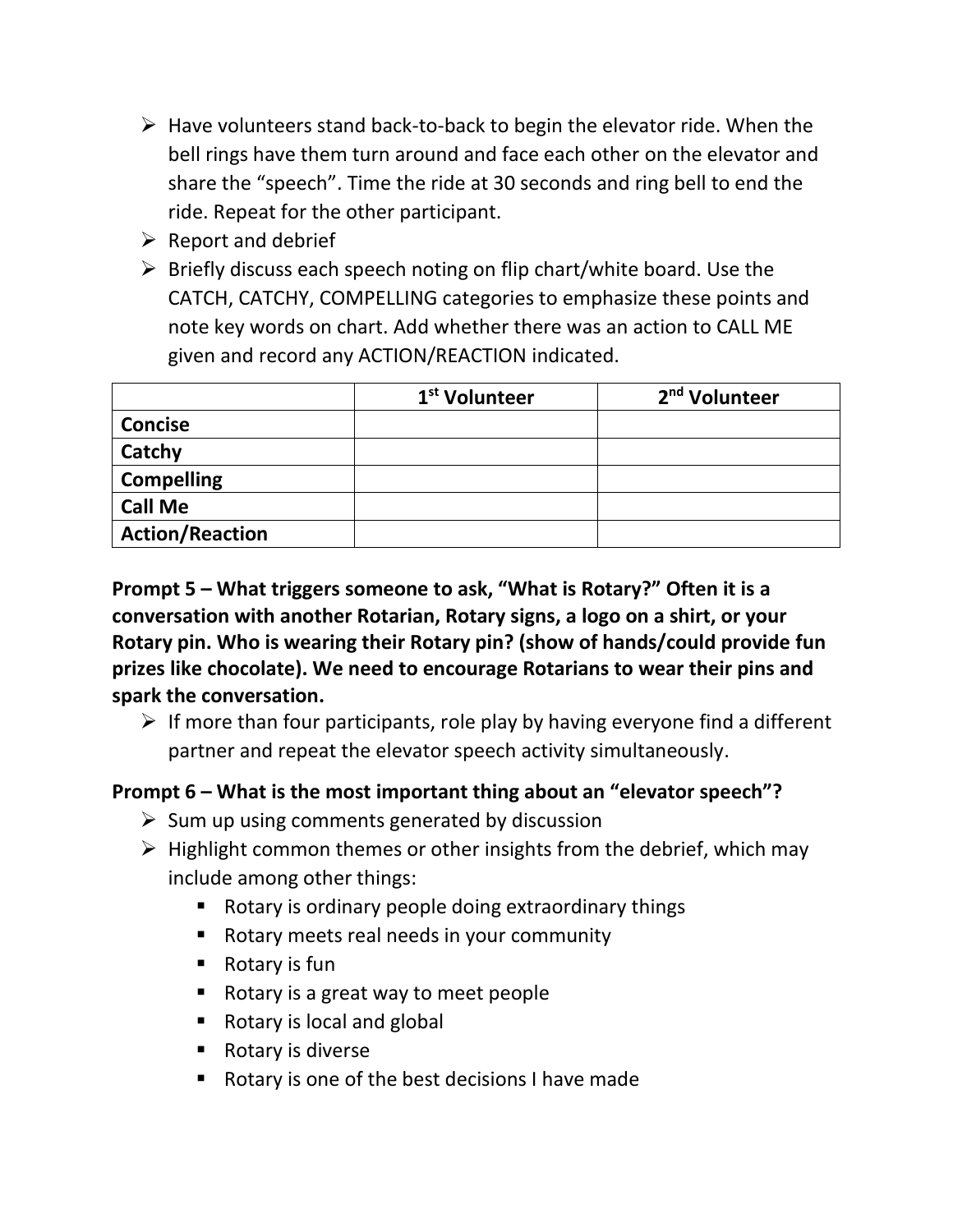# Graphic Facilitation Exercise

# BULLSEYE ON ROTARY

- $\triangleright$  Materials colored post-it notes; flip chart or white board; markers
- $\triangleright$  Draw a large, unmarked bullseye on flip chart or board of concentric circles (do not label circles until end of exercise).
- $\triangleright$  Ask participants to write down on separate post-its at least three (3) or more different projects or activities that their clubs do along with the club name.

# **Prompt 7 – Write down on separate sticky notes at least three (3) different projects or activities in which you participate in Rotary.**

 $\triangleright$  If asked to clarify "projects or activities" just repeat the prompt, letting the participants determine how to interpret it.

# **Prompt 8 – Let's share these projects with the group. As I gather them up, I might need your help in clarifying what they are to the group so we can understand the essence of your project.**

- $\triangleright$  Retrieve the post-its from participants and share project asking for clarification if needed to determine a Club connection.
- ➢ Place in appropriate ring of bullseye (*Place ALL in club ring first*)
	- INNER (largest) ring is for activities having primarily club involvement, funding, or decision-making. (Should be almost every activity or project)
	- MIDDLE ring is for primarily District activities
	- OUTER ring is Rotary International.
- $\triangleright$  Additional clarification of project might reveal a District and/or Rotary International connection.
- $\triangleright$  If it has non-club (district or RI) elements, post it in the Club area and draw connecting lines to the other areas
- $\triangleright$  Example on a cursory look Youth Exchange would be posted in the Rotary International/Rotary Foundation ring HOWEVER…
- $\triangleright$  In the Youth Exchange(YE) program two (2) clubs have to select and sponsor the YE student, house, finance and place them and while the District may provide some leadership or structure for the process through a YE committee or multi-district organization, and Rotary International has some rules that apply, the clubs decide and execute these activities.